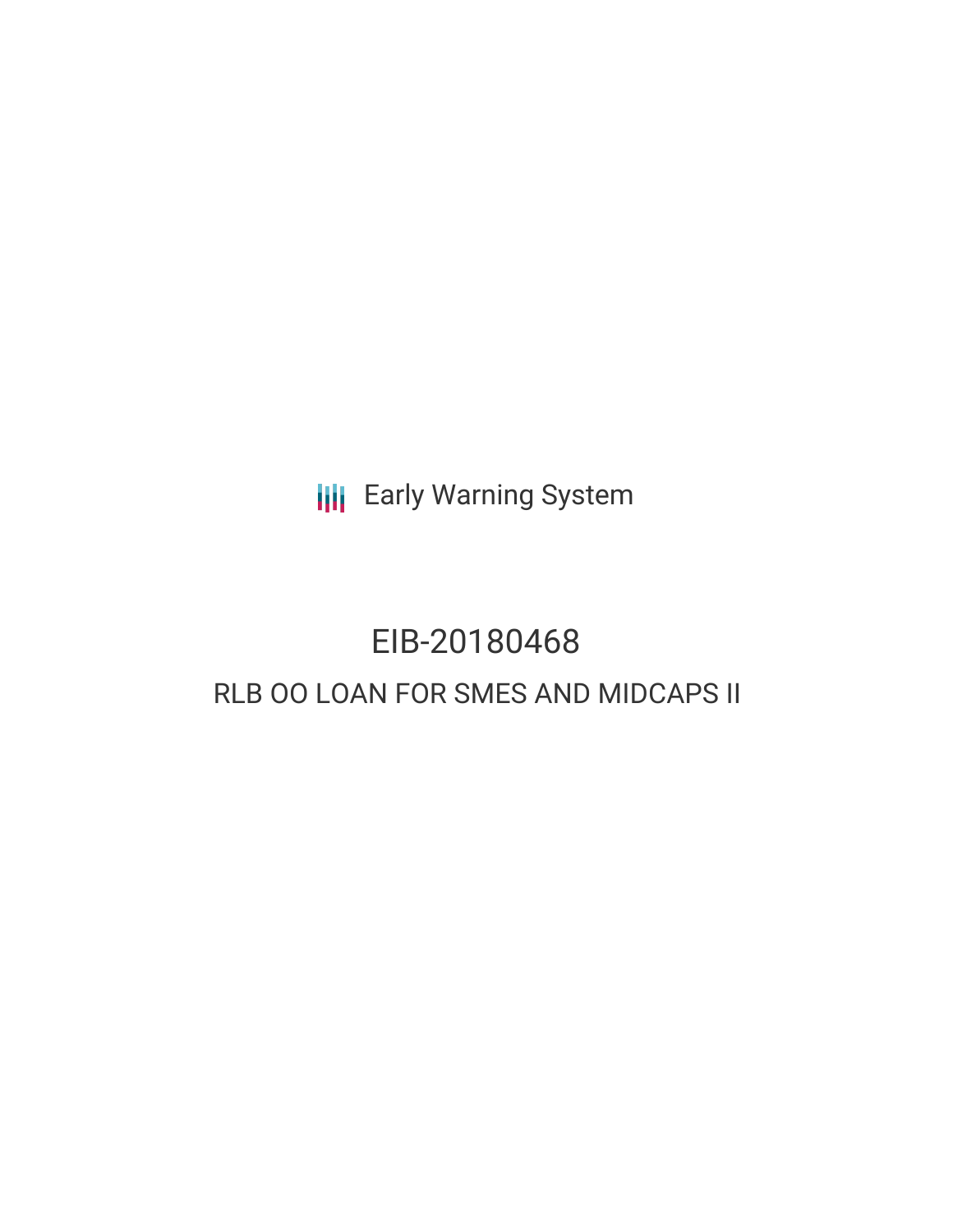

## **Quick Facts**

| <b>Countries</b>               | Austria                                 |  |  |  |
|--------------------------------|-----------------------------------------|--|--|--|
| <b>Financial Institutions</b>  | European Investment Bank (EIB)          |  |  |  |
| <b>Status</b>                  | Proposed                                |  |  |  |
| <b>Bank Risk Rating</b>        |                                         |  |  |  |
| <b>Borrower</b>                | RAIFFEISENLANDESBANK OBEROESTERREICH AG |  |  |  |
| <b>Sectors</b>                 | Finance                                 |  |  |  |
| Investment Type(s)             | Loan                                    |  |  |  |
| <b>Investment Amount (USD)</b> | \$87.93 million                         |  |  |  |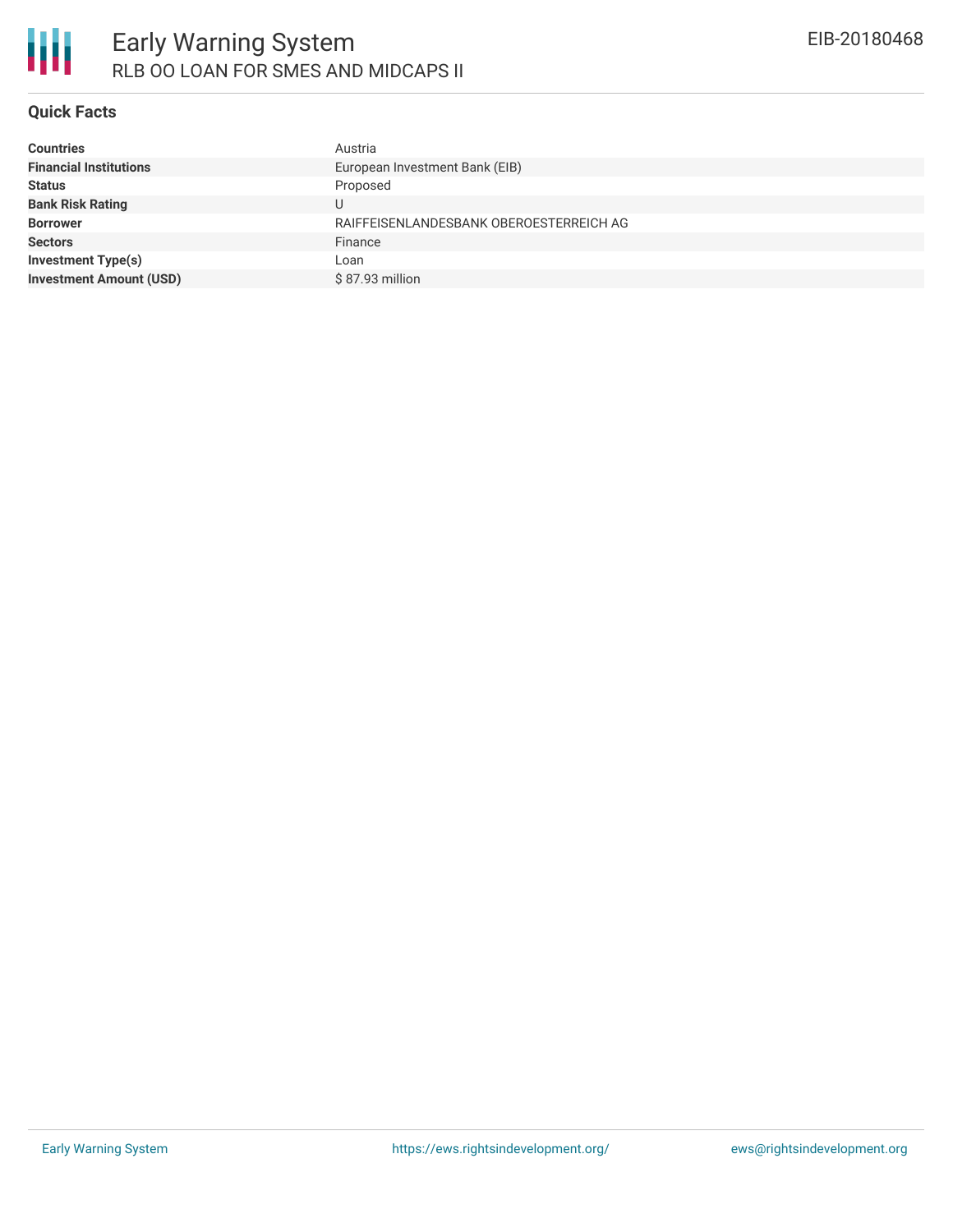

## **Project Description**

The project consists of the financing of small and medium-sized investments carried out by small and medium-sized enterprises (SMEs) and mid-caps in Austria and other EU countries.

This project will improve competitiveness and access to finance at favourable conditions for SMEs and mid-caps.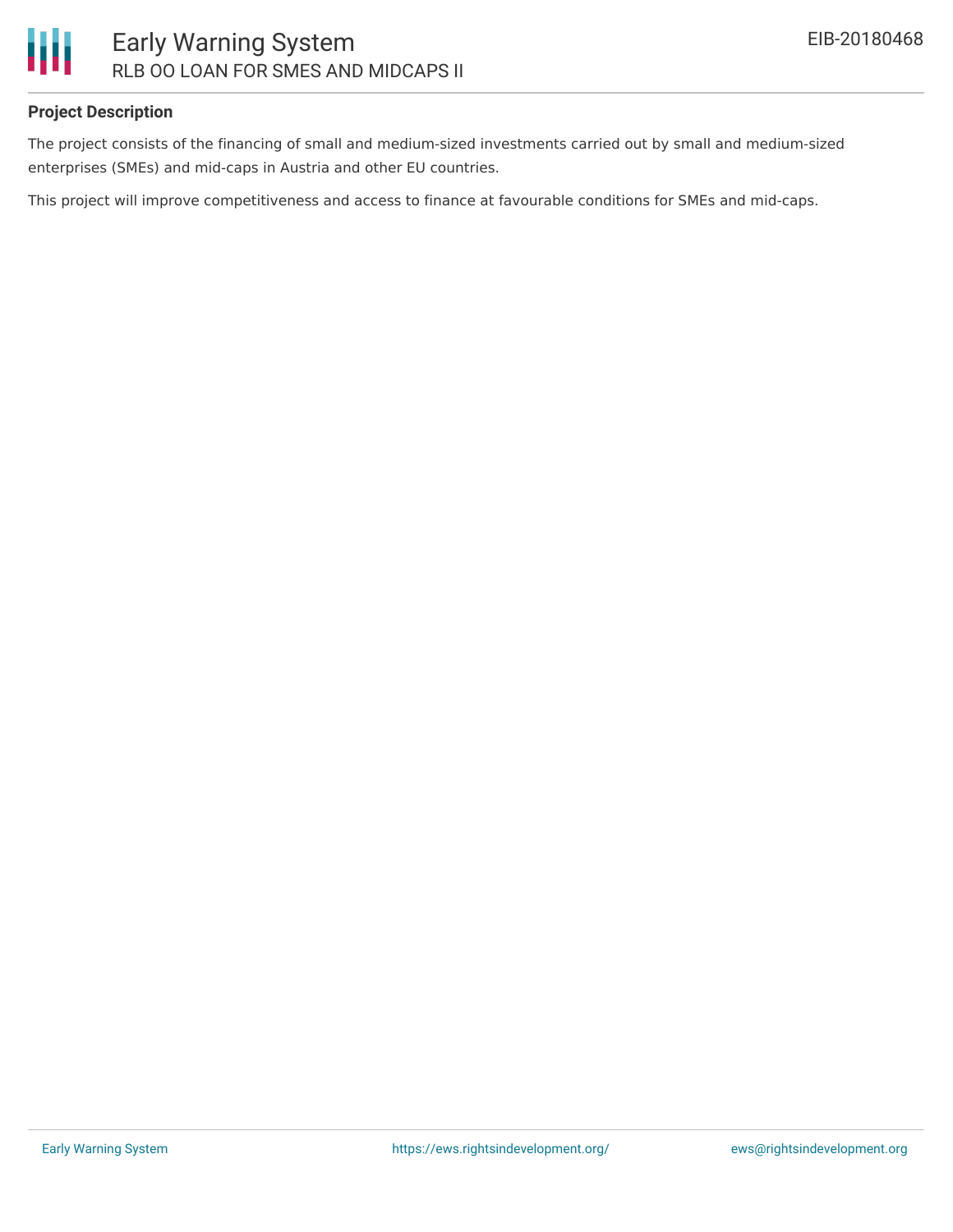## Ш Early Warning System RLB OO LOAN FOR SMES AND MIDCAPS II

#### **Investment Description**

European Investment Bank (EIB)

Final beneficiaries will be requested to comply with applicable national and EU legislation, as appropriate.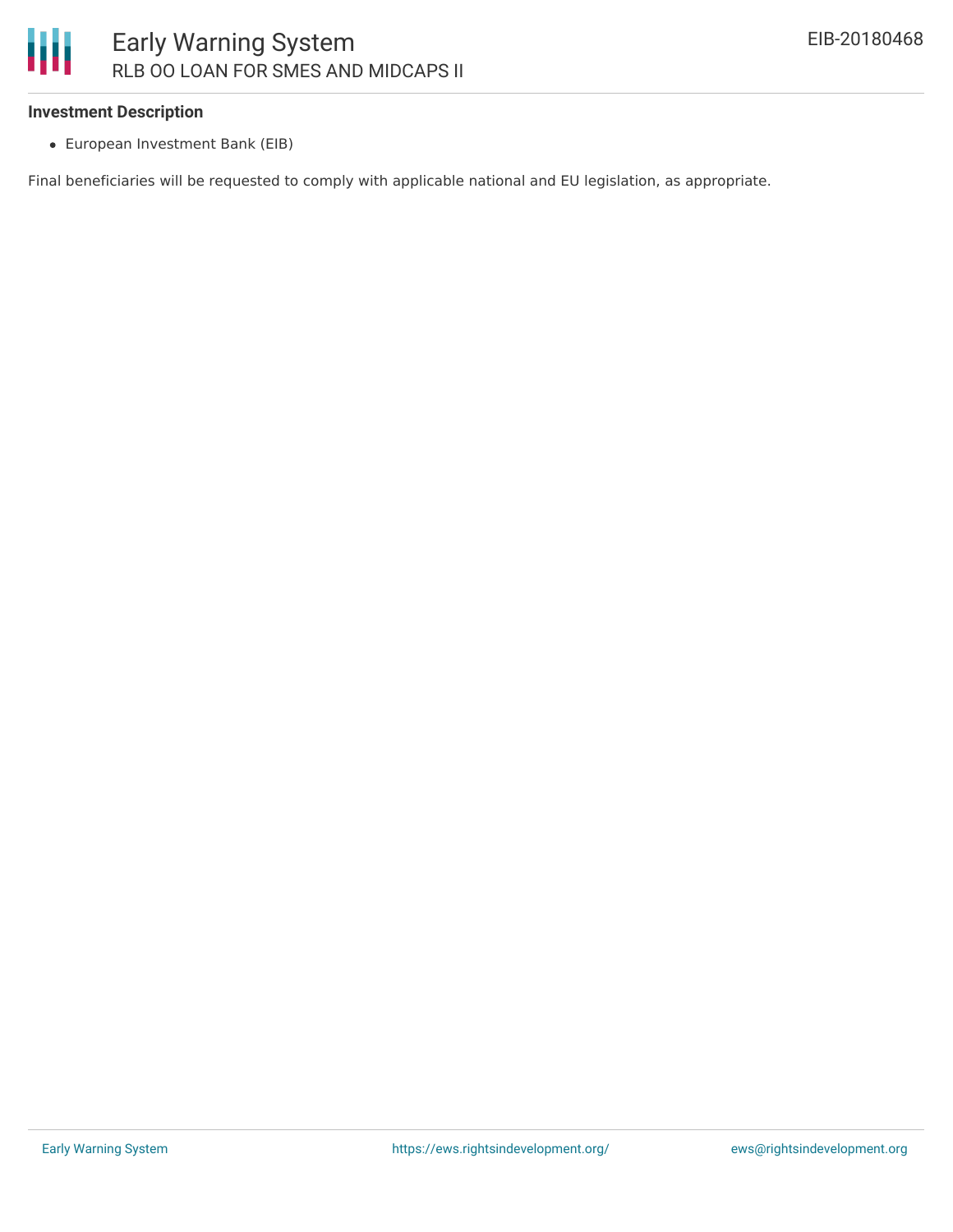# 冊

## Early Warning System RLB OO LOAN FOR SMES AND MIDCAPS II

| <b>Private Actor 1</b> | <b>Private Actor</b><br>1 Role | <b>Private Actor</b><br>Sector | Relation | <b>Private Actor 2</b>                  | <b>Private Actor</b><br>2 Role | <b>Private Actor</b><br>2 Sector |
|------------------------|--------------------------------|--------------------------------|----------|-----------------------------------------|--------------------------------|----------------------------------|
| $\sim$                 |                                | $\sim$                         | $\sim$   | RAIFFEISENLANDESBANK OBEROESTERREICH AG | Client                         | $\overline{\phantom{a}}$         |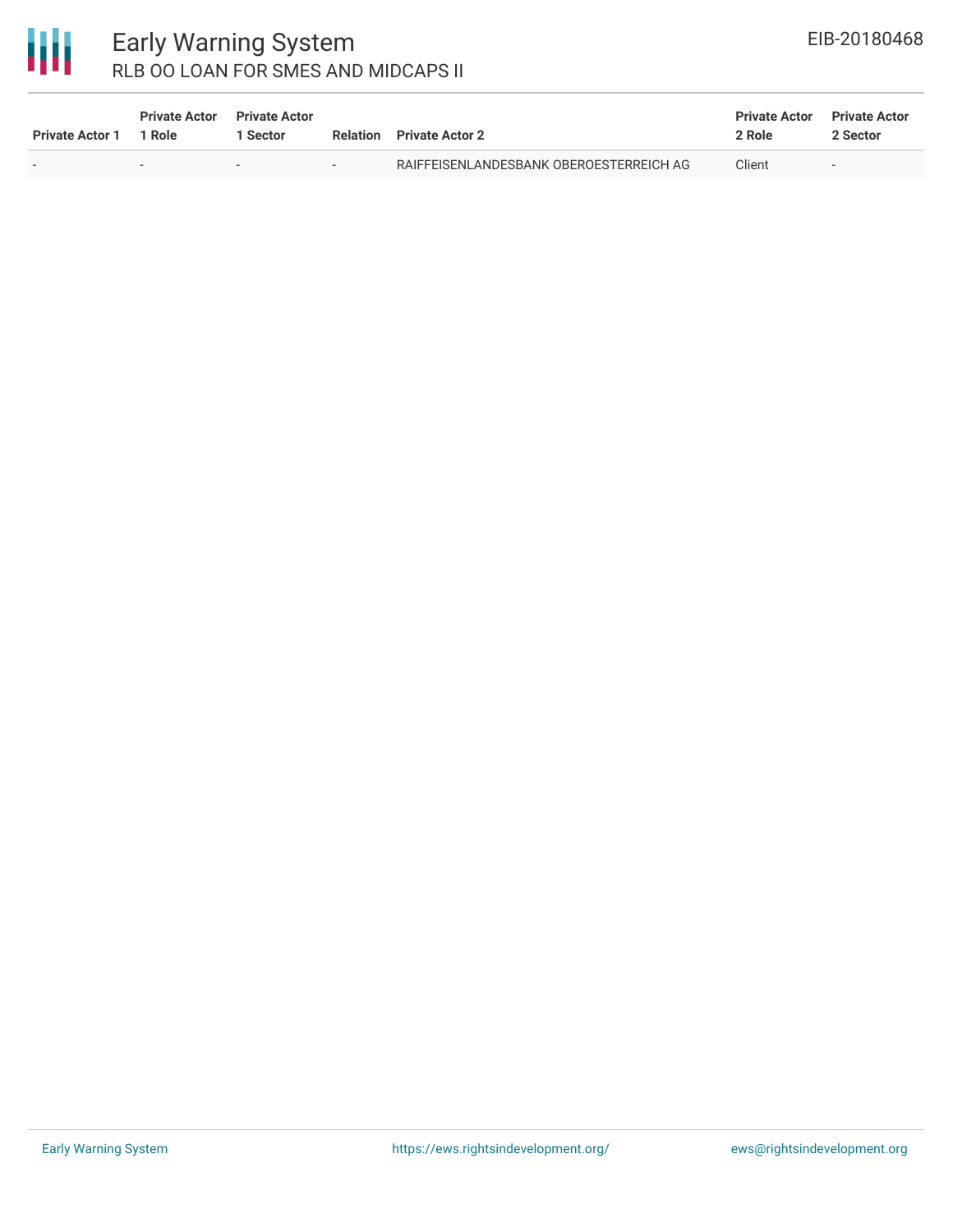## **Contact Information**

\*There is no further contact information available at this project stage\*

### ACCOUNTABILITY MECHANISM OF EIB

The EIB Complaints Mechanism is designed to facilitate and handle complaints against the EIB by individuals, organizations or corporations affected by EIB activities. When exercising the right to lodge a complaint against the EIB, any member of the public has access to a two-tier procedure, one internal - the Complaints Mechanism Office - and one external - the European Ombudsman. A complaint can be lodged via a written communication addressed to the Secretary-General of the EIB, via email to the dedicated email address complaints@eib.org, by completing the online complaint form available at the following address: http://www.eib.org/complaints/form, via fax or delivered directly to the EIB Complaints Mechanism Division, any EIB local representation office or any EIB staff. For further details, check:

http://www.eib.org/attachments/strategies/complaints\_mechanism\_policy\_en.pdf

When dissatisfied with a complaint to the EIB Complaints Mechanism, citizens can then turn towards the European Ombudsman. A memorandum of Understanding has been signed between the EIB and the European Ombudsman establishes that citizens (even outside of the EU if the Ombudsman finds their complaint justified) can turn towards the Ombudsman on issues related to 'maladministration' by the EIB. Note that before going to the Ombudsman, an attempt must be made to resolve the case by contacting the EIB. In addition, the complaint must be made within two years of the date when the facts on which your complaint is based became known to you. You can write to the Ombudsman in any of the languages of the European Union. Additional details, including filing requirements and complaint forms, are available at: http://www.ombudsman.europa.eu/atyourservice/interactiveguide.faces